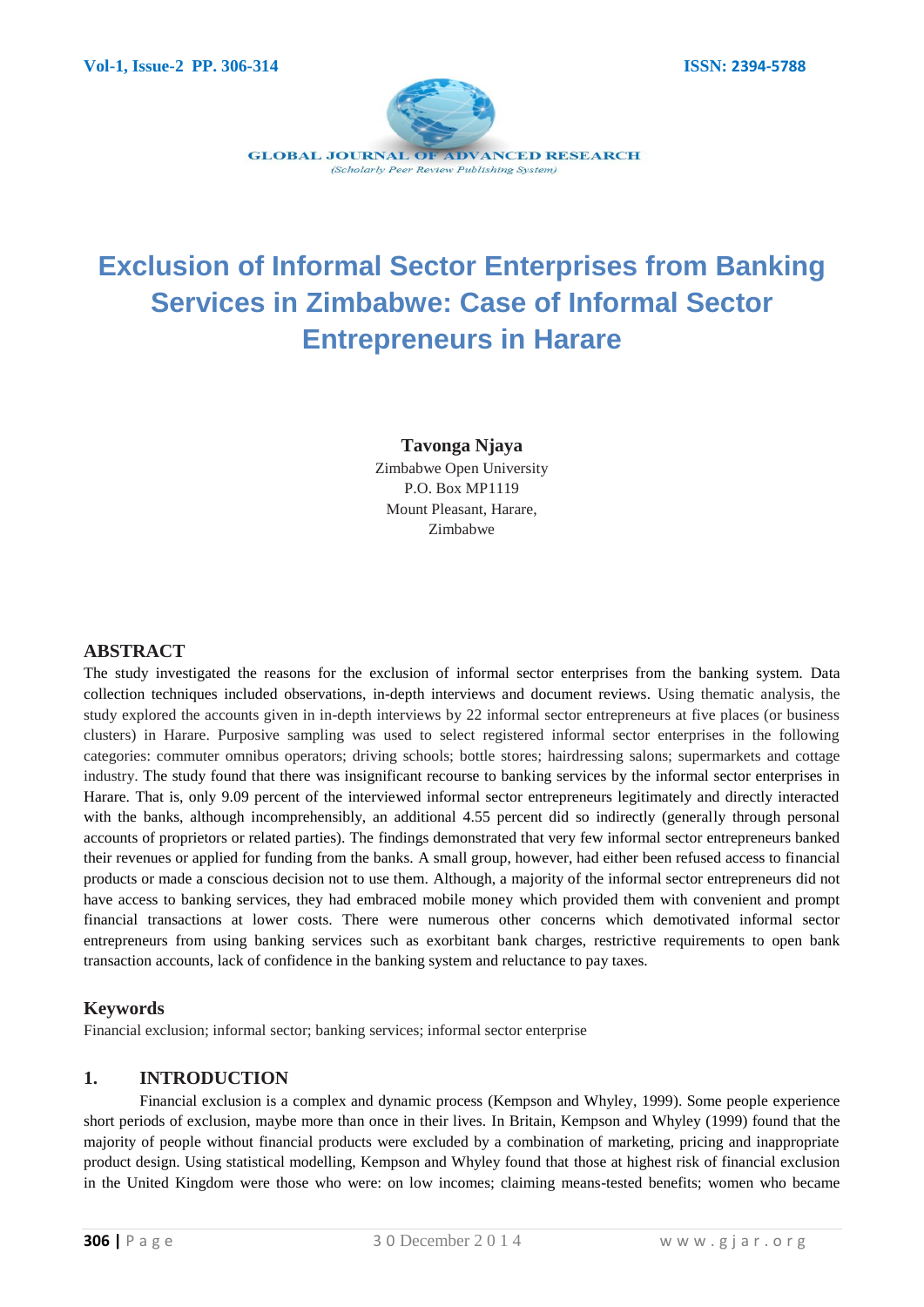

single mothers at an early stage; minority ethnic groups, particularly, Pakistani or Bangladeshi communities; in rented accommodation and had left school before the age of sixteen. Zimbabwe National Statistics Agency (2011) described financially excluded as adults who do not have/use any financial products and/or services-if borrowing, they rely on friends/family and if saving, they save at home. In developing countries, most people had never used financial products due to lack of financial intermediation especially in the rural areas.

The economic downturn experienced in Zimbabwe since 2000 forced many companies to cease or downsize their operations. The informal sector assumed greater prominence through its absorption of retrenches, the unemployed tertiary college graduates and school leavers and as a source of livelihoods. There were 3.5 million micro, small and medium enterprises with an estimated turnover of US\$7.4 billion (or 63.5 percent of gross domestic product and employed 5.7 million (owners and employees) (Zimbabwe National Statistics Agency, 2011). The study found that although as many as 2.9 million were engaged in micro, small and medium enterprises employment, only 29 percent provided employment while 71 percent were wholly operated by their owners. The study further found that about 41 percent of the informal sector was unbanked and used informal means to manage their finances. This should be an area of concern to the government and financial institutions. But, why is the informal sector excluded from the banking system in Zimbabwe? What are the consequences of financial exclusion of the informal sector? This study made a contribution to filling this lacuna.

#### **1.2 Research objectives**

- To explore the financial accessibility of informal sector entrepreneurs.
- To identify the factors that lead to the exclusion of informal sector enterprises from the banking system in Zimbabwe.
- To identify the consequences of financial exclusion of the informal sector enterprises.

#### **1.3 Research questions**

- How do informal sector entrepreneurs access financial services?
- Why are informal sector enterprises excluded from the banking system in Zimbabwe?
- What are the consequences of financial exclusion of the informal sector enterprises?

The paper is organised as follows. The background of the study, the research objectives and research questions were discussed in this introductory section. The research methodology of the study is explained in section 2 while discussion of the research findings is provided in section 3. The summary and concluding remarks are discussed in the last section.

#### **2. RESEARCH METHODOLOGY**

Our investigation of the informal sector's exclusion from the banking system relied extensively on qualitative research (Bryman, 2001) though quantitative research was also used as a secondary approach. This was because we wanted to get an in-depth understanding of the factors that contributed to the exclusion of the informal sector from the banking system. Qualitative data were collected through observations, in-depth interviews and reviews of documents. Indepth interviews were done using recorders and the interviews were later transcribed and analysed.

Using thematic analysis, the study explored the accounts given in in-depth interviews by 22 informal sector entrepreneurs at five places (or business clusters) in Harare: Machipisa Shopping Centre in Highfield (6); Siyaso Cottage Industries in Mbare (3); Glen View 8 Furniture Complex (3); Makomva Shopping Centre in Glen View (5) and Budiriro 2 Shopping Centre (5). Harare was selected because of its diversity in terms of ethnicity and economic activities. The clusters were chosen on the basis of the volume of informal sector entrepreneurs. Purposive sampling was then used to select registered informal sector enterprises in the following categories: commuter omnibus operators (3); driving schools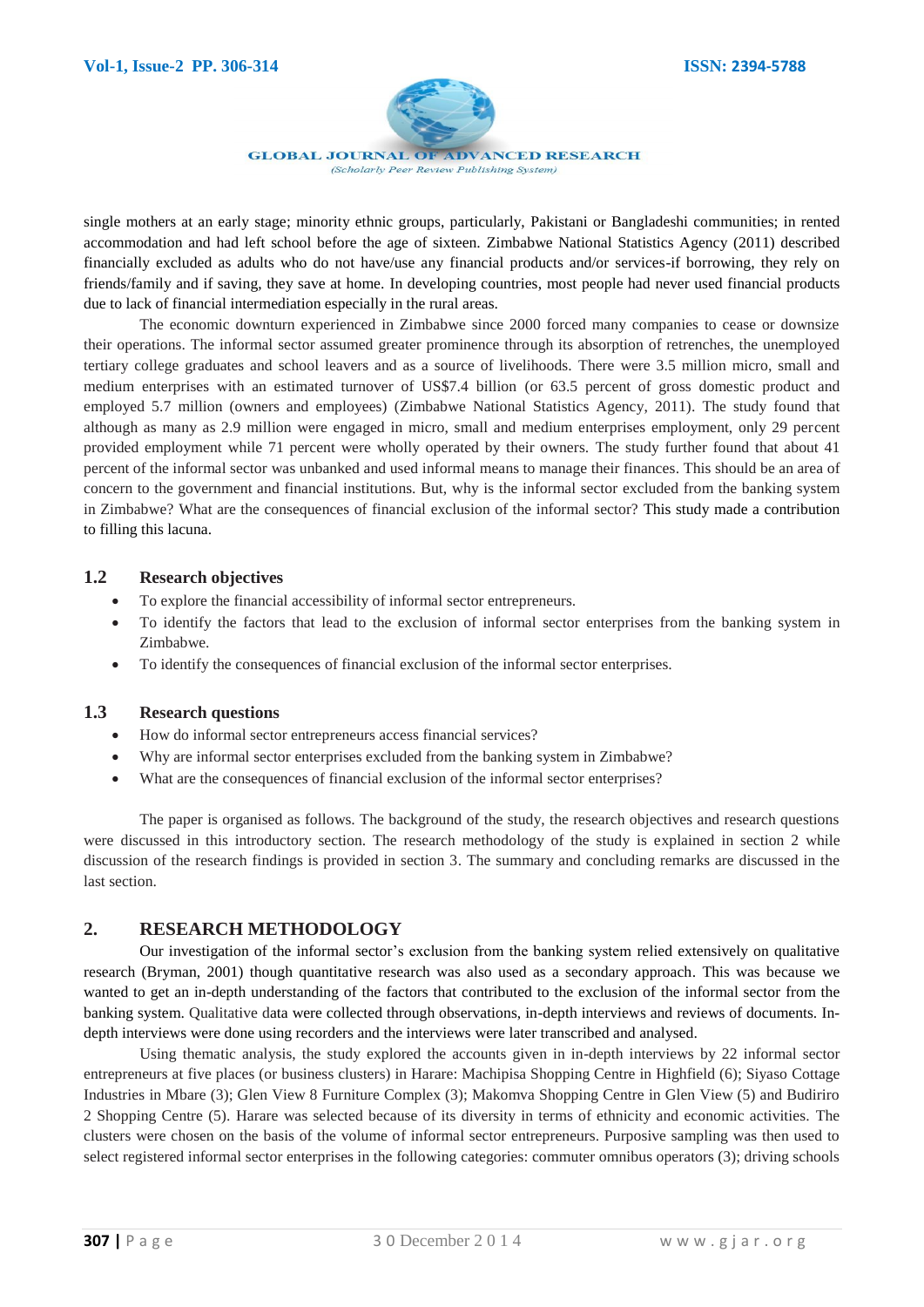

(2); bottle store operators (4); hairdressing salons (4); supermarkets (3) and cottage industry operators (6). Participation was voluntary and participants signed consent forms.

# **3. DISCUSSION OF RESEARCH FINDINGS**

The unit of analysis of the study was the individual informal sector entrepreneur. The study used the number of employees to describe micro, small and medium enterprises in accordance with the Small and Medium Enterprises Corporation Amendment (2011). Table 3.1 shows that individual entrepreneurs who did not have employees were 31.82 percent; 45.45 percent were micro enterprises employing 1-5 employees while 22.73 percent were small enterprises employing 6-30/40 employees. The study did not have medium enterprises employing 30/40-75 employees. Meanwhile, all the informal sector enterprises in the study were registered with the Harare City Council and none were registered with the Registrar of Companies. The commonly cited reasons for non-registration included cumbersome and costly company registration process and the financial burden of paying regular corporate taxes. The entrepreneurs involved in the study had been in business for a period between one month and 16 years.

The themes that emerged concerning informal sector entrepreneurs' financial accessibility included sources of start-up capital; sources of credit; reasons for their exclusion from the banking system; consequences of their financial exclusion and their own recommendations to the financial exclusion problem.

#### **3.1 Financial Accessibility of the Informal Sector Enterprises**

The source of capital played an important role with regard to the financial accessibility enjoyed by the informal sector entrepreneurs. Among other things, it depended on the types of suppliers and revenues generated (or volumes of trade). Generally, access to capital was an economic linkage that tied the informal sector enterprise to the overall economy which affected the entrepreneur's economic activities including profits and potential business growth. Capital was needed to initiate the business and later to run and expand it. Four sources of capital were identified for the informal sector entrepreneurs in Harare including, banks, owner's savings, relatives (or friends) and moneylenders. An interesting observation was that a majority of the informal sector entrepreneurs (81.82 percent) reported that they started their businesses with their personal savings. Table 3.1 shows that 9.09 percent and 4.55 percent of the informal sector entrepreneurs depended on friends (or relatives) and moneylenders respectively for sourcing start-up capital. Meanwhile, only a paltry 4.55 percent of the informal sector entrepreneurs indicated that they borrowed from the banks to start their businesses. This was because banks required collateral in the form of fixed assets such as a house or a regular monthly salary. Friends and relatives were primarily used for getting the business started while banks, moneylenders and owners' savings were used to keep it running or expanding the business activity.

| Parameter                                            | Percentage (Frequency, n=22) |
|------------------------------------------------------|------------------------------|
| Source of initial capital                            |                              |
| <b>Own Savings</b>                                   | 81.82                        |
| Loans from banks                                     | 4.55                         |
| Friends or relatives                                 | 9.09                         |
| Moneylenders                                         | 4.55                         |
| <b>Bank account for the business</b>                 |                              |
| Yes                                                  | 9.09                         |
| N <sub>0</sub>                                       | 90.91                        |
| Period operating business (years)                    |                              |
| Below 1                                              | 13.64                        |
| $2 - 5$                                              | 31.82                        |
| Over 5                                               | 54.55                        |
| Availability of "books of accounts" for the business |                              |
| Yes                                                  | 72.72                        |

Table 3.1: Source(s) of initial capital, books of accounts, registration status and number of employees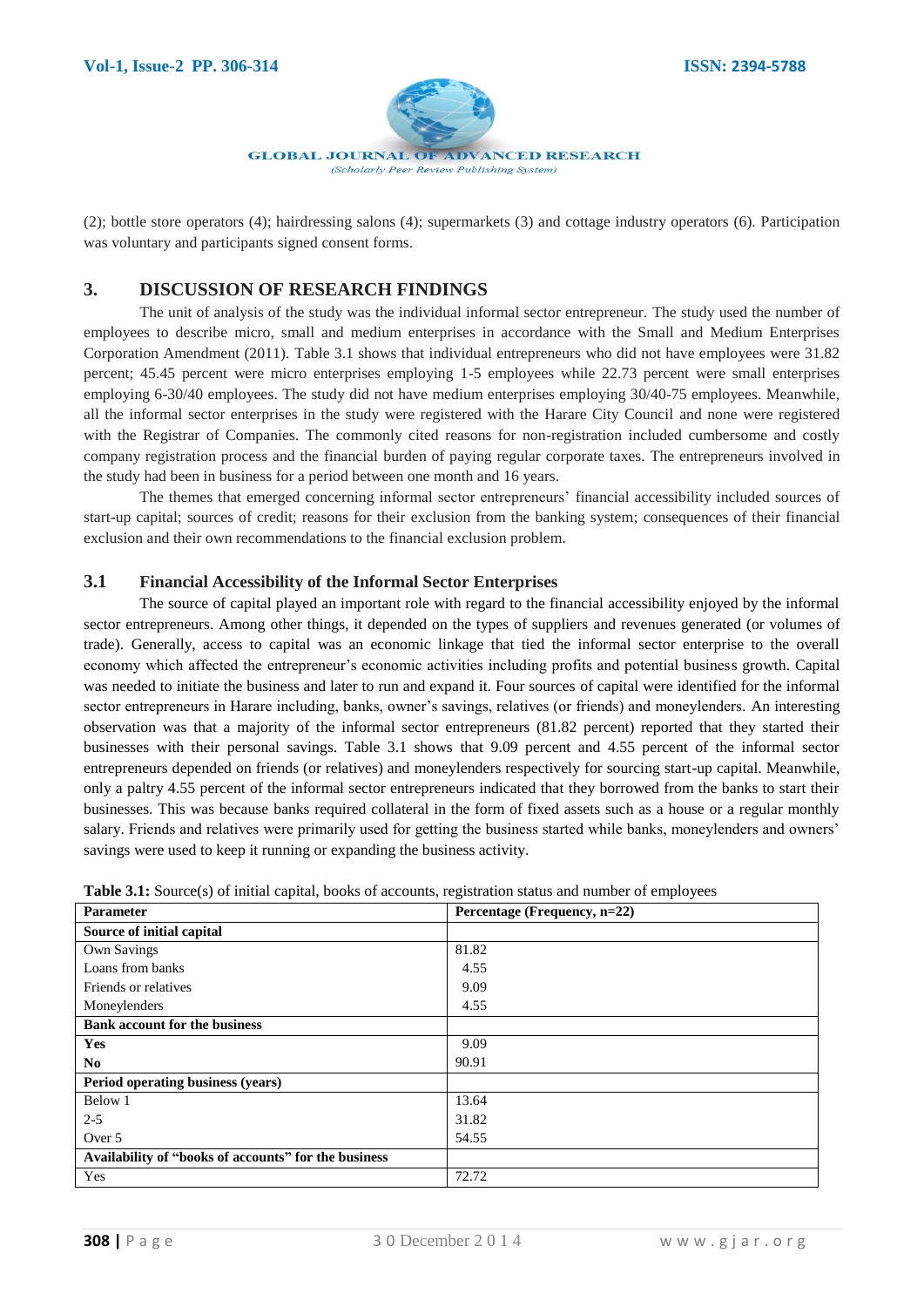

# **GLOBAL JOURNAL OF ADVANCED RESEARCH**

| N <sub>o</sub>             | 27.27 |
|----------------------------|-------|
| <b>Number of employees</b> |       |
| Nil                        | 31.82 |
| $1 - 5$                    | 45.45 |
| $6 - 30$                   | 22.73 |
| $31 - 75$                  | 0.00  |

**Source:** Author, 2014

A majority, 90.91 percent, of the informal sector entrepreneurs indicated that they did not open separate bank accounts for their businesses. Instead, some used their individual personal bank transaction accounts or other related parties' bank accounts for business transactions. A small group, however, had either been refused access to financial products because they could not meet the minimum requirements to open a bank transaction account or had made a conscious decision not to use banking services at all. For such a group, all their business transactions were on a cash basis and inevitably used informal mechanisms to manage their finances. This finding was corroborated by Zimbabwe National Statistics Agency (2011) who found that half of the business owners in the informal sector used informal mechanisms to manage their finances.

#### **3.2 Reasons for Exclusion of Informal Sector Enterprises from Banking Services**

Generally, the study found that there was insignificant recourse to the banks by the informal sector enterprises in Harare. That is, only 9.09 percent of the interviewed informal sector entrepreneurs legitimately and directly interacted with the banks, although incomprehensibly, an additional 4.55 percent appeared to have done so indirectly (generally through personal accounts of proprietors or related parties). This demonstrated that very few informal sector entrepreneurs banked their revenues or applied for funding from the banks. The study identified numerous reasons that contributed to the exclusion of the informal sector entrepreneurs from using banking services.

#### **3.2.1 High Bank Charges and Strict Requirements When Opening Bank Accounts**

Informal sector's reticence to banking services was due to high bank charges and strict requirements when opening a bank account. In order to open a bank account, banks required an initial deposit of US\$20, proof of residence (for example, utility bill), proof of employment or company registration and two passport-size photographs. For small enterprises, US\$20 was a lot of money just to be left lying idle in a bank account. Meanwhile service fees charged by banks discouraged some informal sector entrepreneurs to open bank transaction accounts. Banks charged up to 0.5 percent of cash withdrawal amount subject to a minimum charge of \$2.50. In addition, banks charged \$4 per account to cover ledger fees, maintenance and service fees. These fees applied to both savings and current accounts. For example, in order to withdraw \$20 from the bank, one was charged \$2.50. This was daylight plundering where the bank took a bigger share of one's savings. In the case of mobile money service, there were either nil or only a few cents charged. However, some banks had adapted to society's changing needs and embraced the informal sector. For example, ZB Bank had special bank accounts for informal sector entrepreneurs that were exempt from bank charges. Meanwhile, the interest paid on current and savings accounts ranged from 2 to 12 percent per annum. According to the informal sector entrepreneurs the return did not give enough incentive to put money in a bank as it was very "low".

# **3.2.2 General lack of confidence in the banking sector**

During the economic crisis, 2000-2008, characterised by hyperinflation, several banks (such as Royal Bank, Genesis, Time Bank, Barbican, Intermarket and Century) closed down while others merged or were placed under curatorship (CFX and Interfin) or judicial management (Tetrad). With several banks having collapsed creating losses for account holders and several other banks still being under curatorship or in liquidation, generally many Zimbabweans feared that further bank failures/collapses could follow. The government was forced to abandon the Zimbabwe dollar in 2009 by hyperinflation and introduced multicurrency system where the United States Dollar (USD), British Pound Sterling, South African Rand, Botswana Pula, Japanese Yen, Chinese Yuan, Indian Rupee and the euro were recognised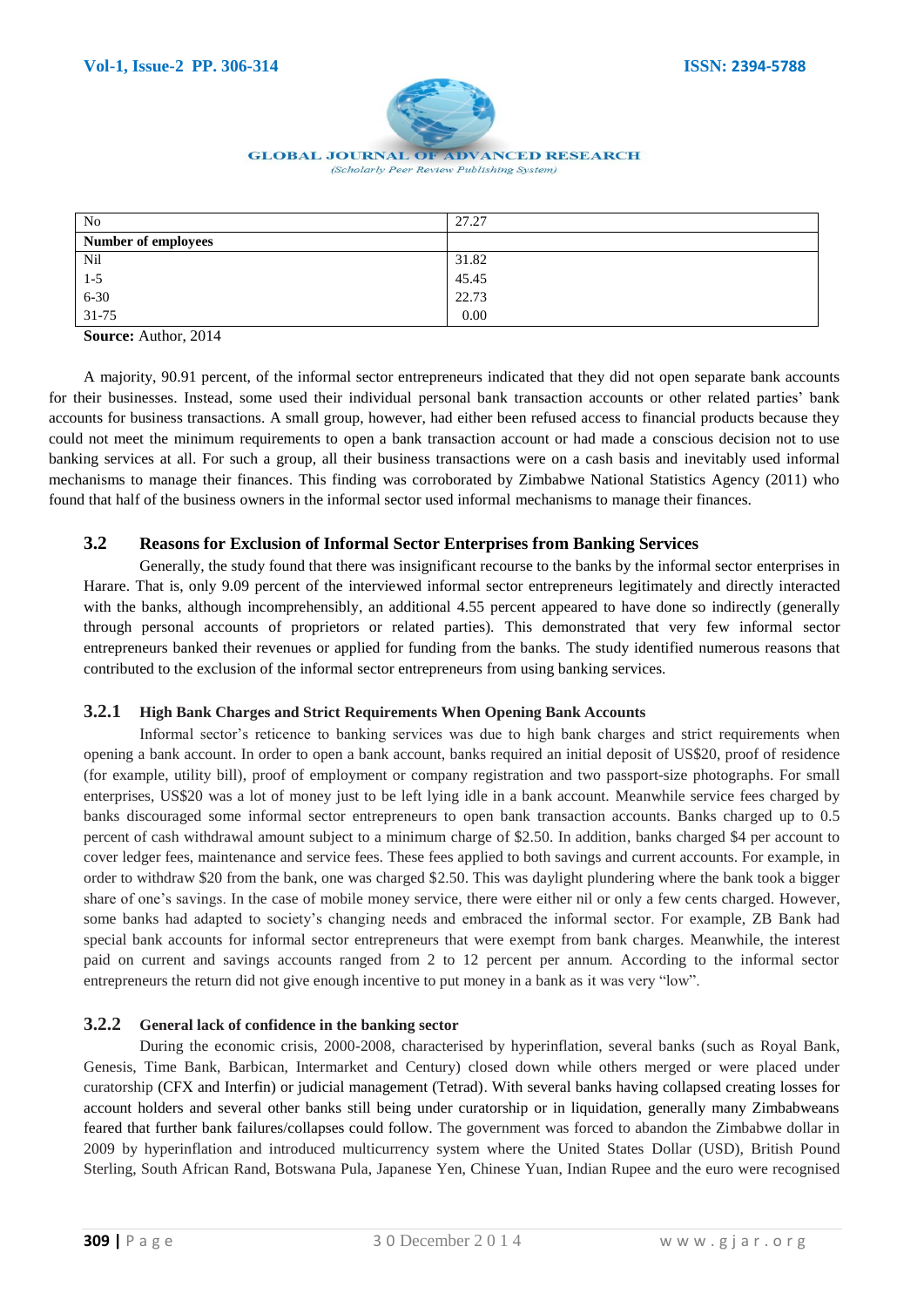

as legal tender. The lack of confidence in the banking sector was worsened by the liquidity crunch that began in early 2014 where a number of banks were often short of cash, thus precluding account holders from being able to access funds as timeously and expeditiously as they needed to. Many of those who contemplated opening bank transaction accounts were afraid that the government could suddenly abandon the multi-currency system and reverted to the use of the Zimbabwe dollar which a majority of Zimbabweans anticipated could be as worthless as it was in 2008. To many Zimbabweans, the return of the Zimbabwe dollar meant loss of their USD savings in the banks and hence their preference to keep their savings as cash at home. Probably there was need for the government to build confidence in the financial sector by providing clarity on the future of the multicurrency system and the re-introduction of the domestic currency.

#### **3.2.3 Dealing in small cash inflows**

Another reason cited for not using banking services was that most informal sector enterprises dealt in small amounts of cash which were invariably and immediately used to reorder merchandise, buy raw materials or meet other household needs. A majority of informal sector enterprises generated such limited revenues that they needed to use them almost immediately following receipt and hence they saw little purpose or benefit in routing their incomes and expenditures through bank transaction accounts. Given that raw materials, equipment and machinery as well as merchandise were often obtained through informal means, it meant that informal sector entrepreneurs needed to keep at cash at hand in order to execute such transactions. For example, a majority of hairdressing salon operators obtained its detergents and chemicals from cross-border traders while wood and glue merchants at Glen View 8 Furniture Complex demanded to be paid in cash for their planks, glue and nails.

#### **3.2.4 Tax evasion/avoidance**

The fear of taxation was another reason why informal sector entrepreneurs shunned banking services. For example, in order to open a bank account, the enterprise was required to submit to the bank an Income Tax Clearance Certificate which unfortunately was only available to entities that were registered with the Zimbabwe Revenue Authority. In fact, the law required that all individuals, companies, partnerships and cooperatives involved in any business venture to register with the Zimbabwe Revenue Authority (ZIMRA) and to comply with all tax obligations. It was a requirement to keep records of all business operations and pay Provisional Tax on the stipulated dates. Corporate income tax rate was collected from companies. Its amount was based on the net income companies obtained while exercising their business activity, normally during one business year. The corporate tax rate was 25.75 percent per annum.

Informal sector enterprises such as operators of commuter omnibuses, taxi-cabs, driving schools, goods vehicles, hairdressing salons, bottle stores and restaurants, cottage industry operators, small scale miners and operators of commercial waterborne vessels used for carriage of passengers for profit and fishing rigs were required to pay presumptive tax. Presumptive tax was easier to collect in the informal sector because it was computed using average income rather than business records, which were non-existent for most informal sector enterprises. In fact most informal sector enterprises could not compile meaningful business records that could be used for tax computation purposes. For example, the presumptive tax per quarter for hairdressing salons was US\$1500; driving schools, US\$500-600 and transport operators, US\$1000-2500 depending on the class of the vehicles. During the interviews, a majority of the informal sector entrepreneurs complained that the presumptive tax was on the high side and therefore regressive. However, a majority of the informal sector enterprises especially in the rural areas were not registered with ZIMRA because of cumbersome registration process and most importantly the fear of their profits being eroded through taxation.

However, it is important to note that informal sector activities were not necessarily performed with the deliberate intention of evading the payment of taxes or social security contributions or infringing labour legislation or other regulations. Certainly, some of the informal sector entrepreneurs preferred to remain unregistered or unlicensed in order to avoid compliance with regulations and thereby reduce production costs. However, there was need to make a distinction between those whose business revenue was high enough to afford the costs of regulations and those who were illegal because they could not afford to comply with existing regulations as their income was too low and irregular,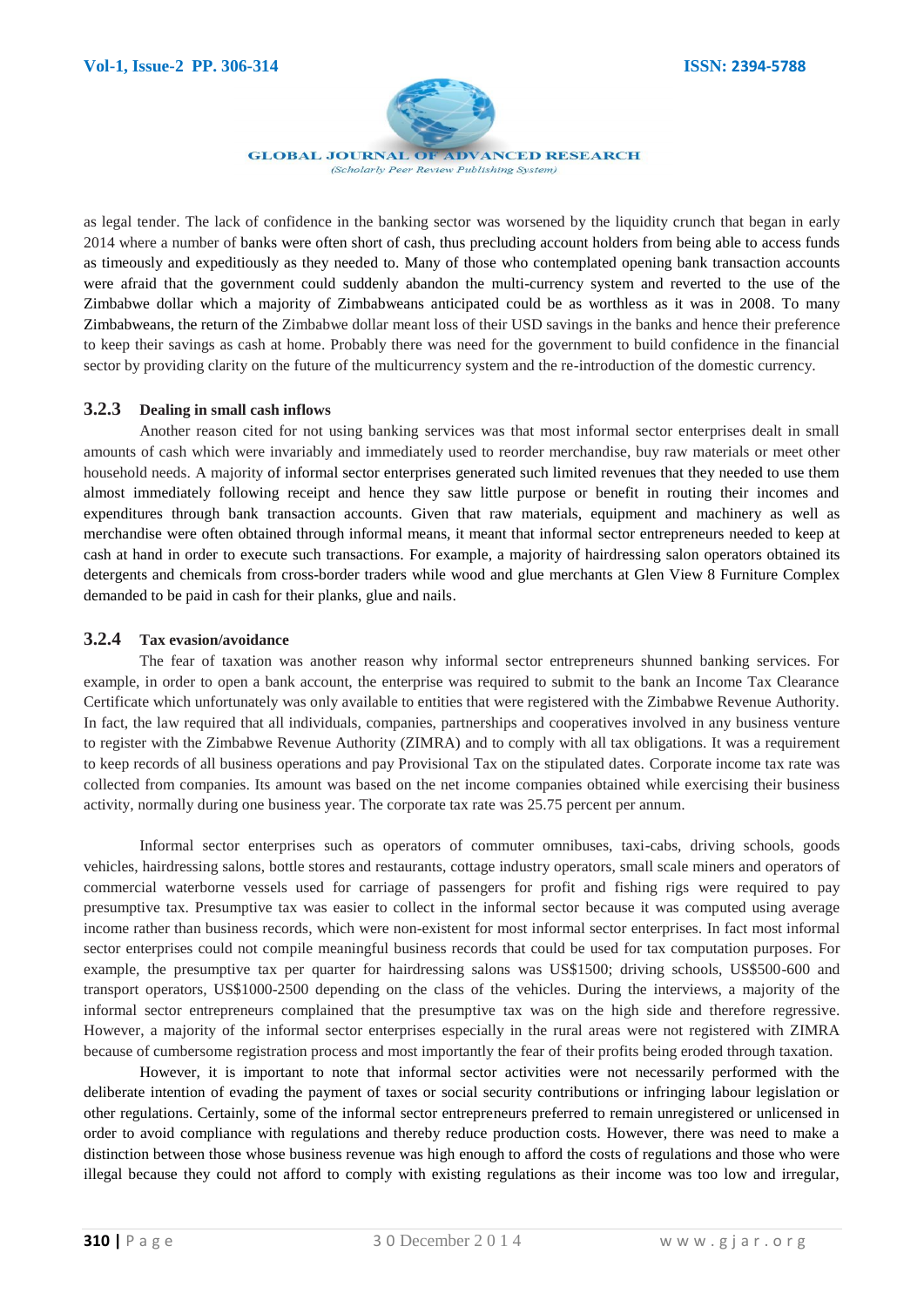

because certain laws and regulations were quite irrelevant to their needs and conditions, or because the State was virtually non-existent in their lives and lacked the means to enforce the regulations which it had enacted. In some countries, at least, a sizeable proportion of informal sector enterprises were actually registered in some way and/or paid taxes, even though they could not be in a position to comply with the full range of legal and administrative requirements (OECD, 2002).

#### **3.2.5 The rise in the use of mobile money**

While a majority of the informal sector entrepreneurs were excluded from the traditional banking system, all of them confirmed that they used mobile money transfer services instead. United Nations Conference on Trade and Development (2012) defined mobile money as money stored using the SIM (subscriber identity module) in a mobile phone as an identifier as opposed to an account number in a conventional banking. There have been significant developments in the mobile money arena in Zimbabwe since the introduction of multicurrency system in 2009. Generally, Zimbabwe had a high penetration of mobile phone users which presented mobile phone operators an ideal platform to increase outreach of financial services even to remote rural areas since their penetration was already large and growing at a faster rate. Zimbabwe had three mobile phone operators that offered mobile money products: Econet Wireless (Eco Cash), Telecel (Telecash) NetOne (One Wallet). The fourth mobile phone operator, Africom did not offer mobile money products serve for the payment of its recharge cards and lines. The wallet-based mobile money service offered person-to-person (P2P) remittance, merchant payment, bank interoperability, bill payment and bulk payment. In addition, Econet Wireless offered payroll services which allowed disbursement of employees' salaries or wages. In addition it offered small credits, health insurance cover and funeral assurance thus providing the informal sector entrepreneurs with a one-stop shop for essential financial services that did not require a bank or insurance office. Meanwhile, in order to maintain and/or boost their market share, improve customer satisfaction and remain relevant to the changing needs of the society, some banks, namely, CABS, Commercial Bank of Zimbabwe, FBC Bank, Stanbic Bank, NMB Bank and AfrAsia (formerly Kingdom) Bank embraced mobile phone and launched mobile cash transfer systems. However, such services including ZIMSWITCH were confined to the banking system and established merchants thus excluding the informal sector entrepreneurs who did not have bank transaction accounts.

Meanwhile, informal sector entrepreneurs listed eight reasons for using mobile telephone cash transfers. First, they indicated the convenience of transactions where mobile money could be used to pay for goods and services with ease and to transfer money from almost anywhere and at any time (even if one were not near a banking office). The second reason was the proximity of mobile money cash transfer agents at informal sector entrepreneurs' places of work. Generally, there were few banking halls while the mobile money transfer agents literally swarmed the central business district, shopping centres and residential areas. For example, there were not less than eight mobile money agents at each of the clusters visited in the study. Third, mobile money allowed prompt transactions and much lower transaction costs than applicable to equivalent banking services. Whereas banks charged monthly ledger fees, maintenance fees and service fees, there were no account maintenance levies charged for mobile money services. Fourth, mobile money embraced the needs of the unbanked and under-banked (as well as those frustrated by traditional banking practices) into the fold of modern economy. For this group, mobile money transfer enabled them to make payments, transfer money to merchants, friends and relatives and thus reduced the need for long queues in the banks. Given the liquidity crunch which often worsened during month-ends when workers were paid their salaries, some banks were characterised by hour-long queues. Meanwhile, there were either nil or two people to be served at mobile cash agents. Fifth, mobile money filled the need of accessibility by removing rigid rules of high finance and banking transactions. In fact mobile money reached out to a wide clientele including those in the rural areas unlike banks or standard money transfer. Sixth, mobile money services provided users with convenient savings and the ability to cash-out the money whenever needed. This reduced the need for carrying physical cash-creating a firewall for theft. The seventh reason was that mobile money facilitated both domestic and international remittances at any time and wherever one was no matter how little the money was. The last reason was the community factor associated with mobile money agents. Although bank tellers were polite and well-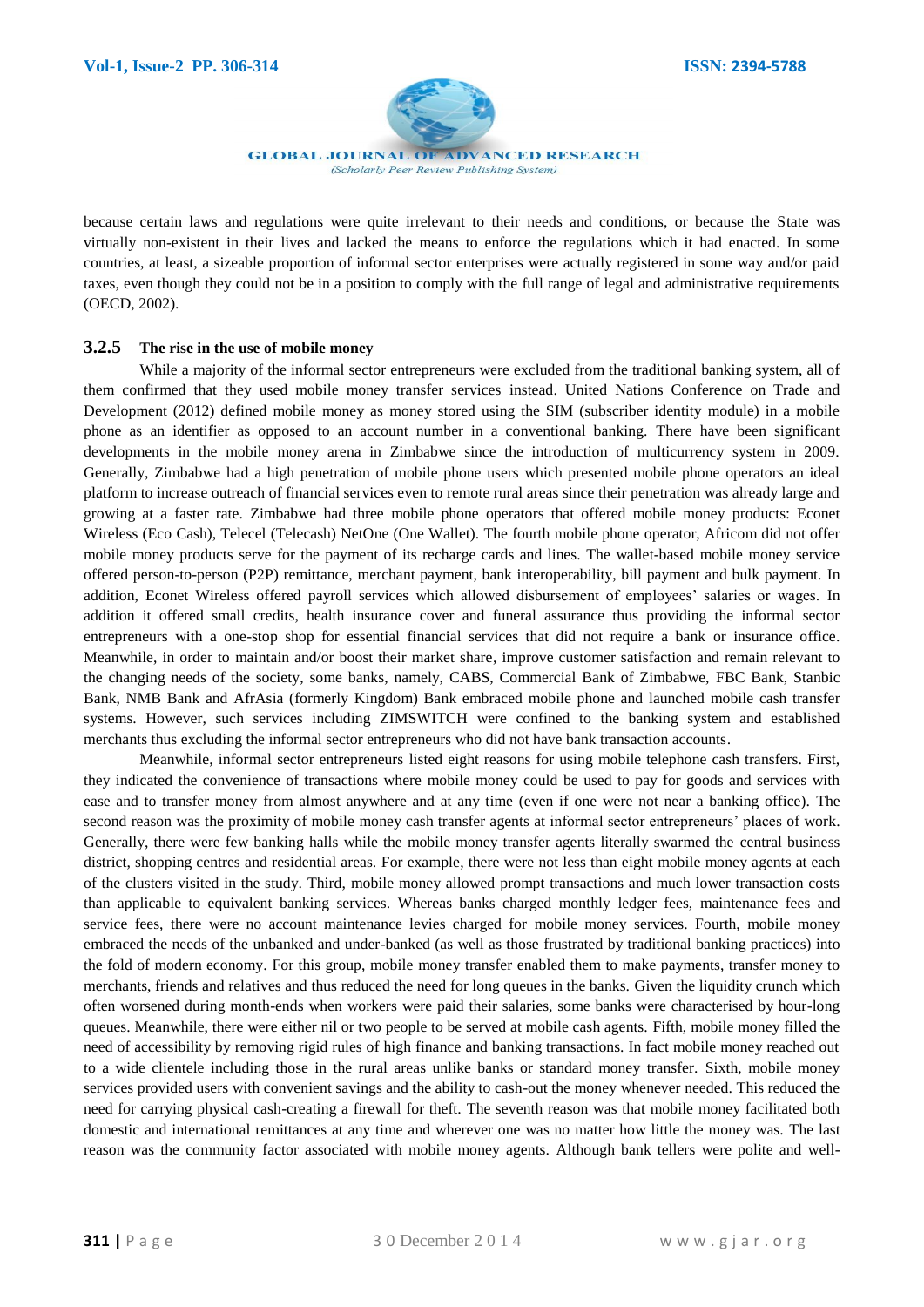

groomed, there was no sense of community with them. That is, regular and frequent transactions sometimes built a sense of community with the mobile money agent.

#### **3.2.6 The need to make miscellaneous cash payments**

The study found that a considerable number of informal sector entrepreneurs had to pay fines and/or bribes in order to operate their enterprises and such payments had to be effected in cash. The fines and/or bribes included payments by unlawful commuter bus and taxi operators to national traffic police and municipal authorities and "rents" paid to national police by illegal enterprises. For commuter omnibus operators, any traffic offence such as overloading, late vehicle license renewal, the use of unauthorised route(s) and picking and/or dropping passengers at undesignated places entailed paying spot fines and/or bribes to either the national police or municipal police.

Some bottle store operators somehow managed to conduct their businesses by negotiating with the police in order to allow their patrons to drink beer on their premises and to open for extended hours. This understanding was however, solely based upon the payment of bribes or a certain portion of their daily revenues as "rents" to the police. This had, in fact, become the norm for such entrepreneurs without which the police would summarily disturb their businesses by arresting customers drinking beer on the premises and ensuring that the bottle stores operated within their prescribed times of between eight o'clock in the morning to eight o'clock in the evening. The researcher was informed that illegal omnibus operators usually paid their "rents" in the morning during their first trips so that they could operate the whole day without any disturbances by the police. The amounts paid as "rents" varied from \$20 to \$30 depending on the capacity of the vehicle.

#### **3.3 Consequences of financial exclusion of informal sector entrepreneurs**

It is important to point out that the severity of the consequences of financial exclusion will depend to a large extent on the prevailing level of financial exclusion in the country. For example, it is more problematic to rely on cash transactions in a country where almost everyone else has a bank account (like in Norway and the Netherlands) than it is in one where a significant proportion of the population lacks one (like in most developing countries including Zimbabwe). In Norway and the Netherlands, financialisation is very high and nearly all the population is financially included due to policies that were introduced in these countries (Bayot, *nd*). A number of consequences of financial exclusion were noted and/or observed during the study and these included the following:

- For the informal sector entrepreneurs affected by total credit exclusion, the only option in times of need was illegal moneylenders. However, the moneylenders did not issue loan agreements and often applied high interest rates and/or default charges that were extortionate and arbitrary which caused further financial strain and unmanageable levels of debt. Consequently, many borrowers fell into debt traps where they failed to settle their loans in full. In some worst cases, failure to fully repay the loans could mean debtors' household goods being auctioned.
- Bank credit exclusion forestalled expansion and growth of the informal sector enterprises which delayed or hindered them from reaching their full potential.
- Getting access to other financial products and services such as insurance, credit and health insurance cover depended on being able to pay by direct debit. Self-evidently, informal sector entrepreneurs who lacked savings had no ways to deal with income shocks or emergencies other than borrowing. Consequently, some informal sector entrepreneurs were forced to borrow from moneylenders for social security purposes such as health care and funeral services.
- Informal sector entrepreneurs who saved informally (that is, not in a bank account) did not benefit from the interest rates that people with savings accounts enjoyed.
- Savings kept at home (or work place for those with rented premises) were vulnerable to theft.
- Frequent consequences of exclusion from banking services were financial problems like cheque cashing and budget management problems. On budget management, the consequence was that financial exclusion affected the entrepreneur's patterns of consumption, the way they conducted business activities and access to social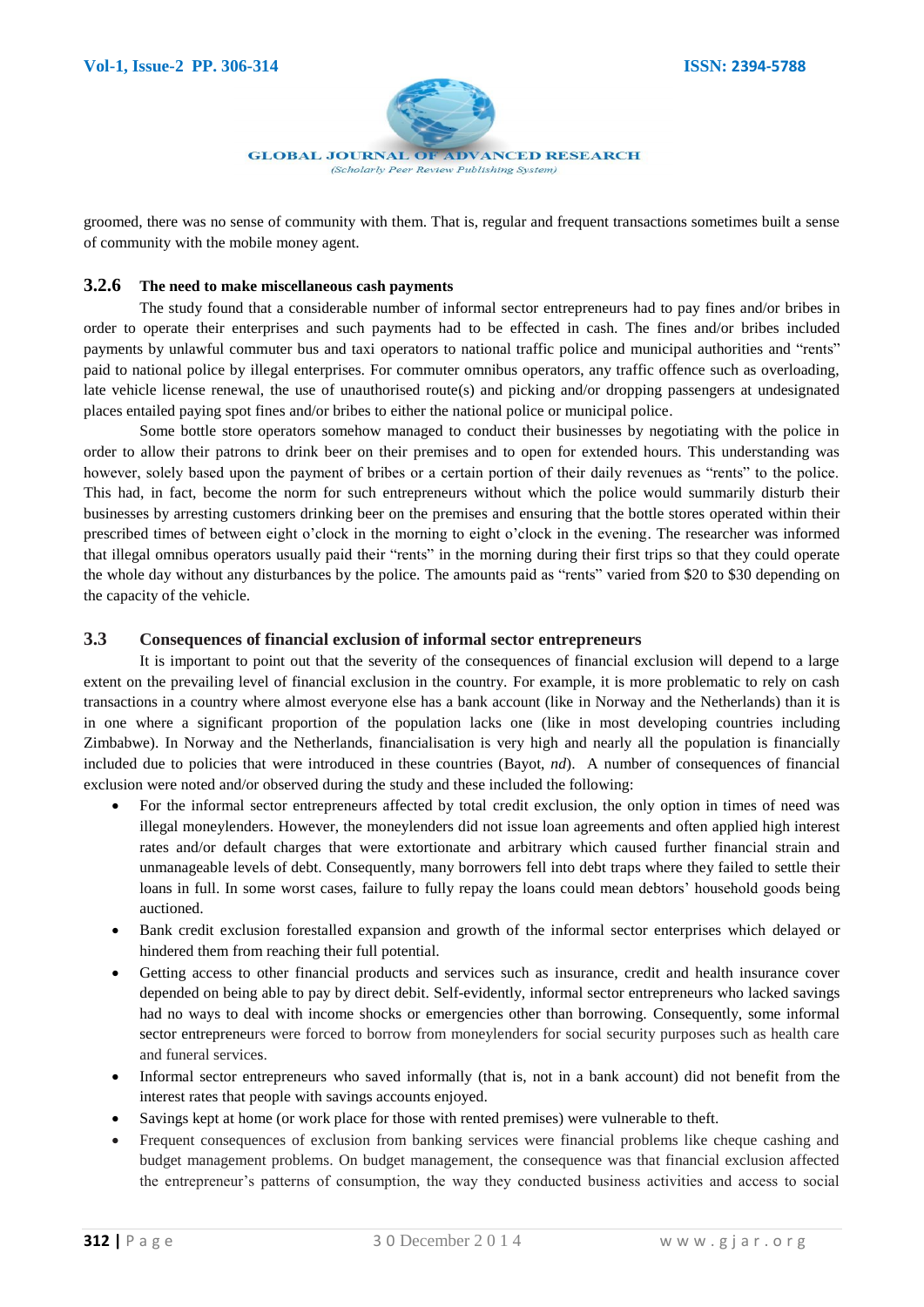

welfare for themselves and their workers. Financial exclusion impacted the way in which people behaved both in terms of purchase decisions and the way in which they chose to spend their time as well as their overall quality of life. Given that for some informal sector entrepreneurs there was no distinction between personal income and business income, savings kept at home were subject to impulse spending by the entrepreneurs.

- Informal savings represented cash withdrawn from the banking system and therefore starved the overall economy of essential liquidity. Given that Zimbabwe's economy was heavily informalised, a significant amount of money circulated outside the banking system. Consequently, this constrained the banks' money creation capacity and worsened the liquidity situation in the country.
- Given that a significant number of informal sector enterprises were not registered with ZIMRA, the government lost revenue through non-payment of presumptive taxes.

# **4. CONCLUSION AND RECOMMENDATIONS**

The study found that there was insignificant recourse to the banks by the informal sector entrepreneurs in Harare. That is, only 9.09 percent of the interviewed informal sector entrepreneurs legitimately and directly interacted with the banks, although incomprehensibly, an additional 4.55 percent did so indirectly (generally through personal accounts of proprietors or related parties). The results demonstrated that very few informal sector entrepreneurs banked their business revenues or applied for funding from the banks. A small group, however, had either been refused access to financial products or made a conscious decision not to use them. Clearly, the key reason for the failure to use the banking system was not anything but tax evasion. However, there were numerous other concerns which demotivated informal sector entrepreneurs from using banking services. These included exorbitant bank charges and restrictive requirements to open bank transaction accounts; lack of confidence in the banking system; small amounts of revenues (and cash outflows); rise in the use of mobile money services and the need to make unplanned and miscellaneous cash payments. The following recommendations came from the study:

- The government should restore confidence and stability in the financial sector. The government should create a conducive business environment that respects property rights. The regulatory framework for business development must be reasonable and not hinder the development and growth of business enterprises.
- Banks should quickly adapt to society's needs for example, by introducing basic bank accounts where they can partner with other organisations for example, mobile phone operators or retailers in order to reach a wider range of people.
- Dealing with financial exclusion required action by the government and financial institutions in partnership**.** The possible solutions to financial exclusion should focus on four main areas namely, reducing barriers to access banking services; product design; delivery of banking services and encouraging take-up. The government should include specific policies to combat financial exclusion in its strategic plan (s).
- The government, in partnership with development partners and financial institutions should build capacity in book-keeping and recording systems to enable informal sector enterprises to grow into formal companies.
- All stakeholders (government, researchers, non-governmental organisations and financial institutions) should aim to carry out and/or finance further research on financial exclusion in Zimbabwe.

# **5. REFERENCES**

- [1] Bayot, B. *nd*. Social, Economic and Financial Consequences of Financial Exclusion. Working Paper, Reseau Financement Alternatif.
- [2] [http://www.fininc.eu/gallery/documents/wp-](http://www.fininc.eu/gallery/documents/wp-%09consequences-of-fe.pdf) consequences-of-fe.pdf (Accessed on 8 December 2014)
- [3] Bloch, E. (2014). MSMEs key to Zim's economic survival. The Independent, 28 June 2013 Bryman, A. E. (2001). Social Research Methods. Oxford: Oxford University Press.